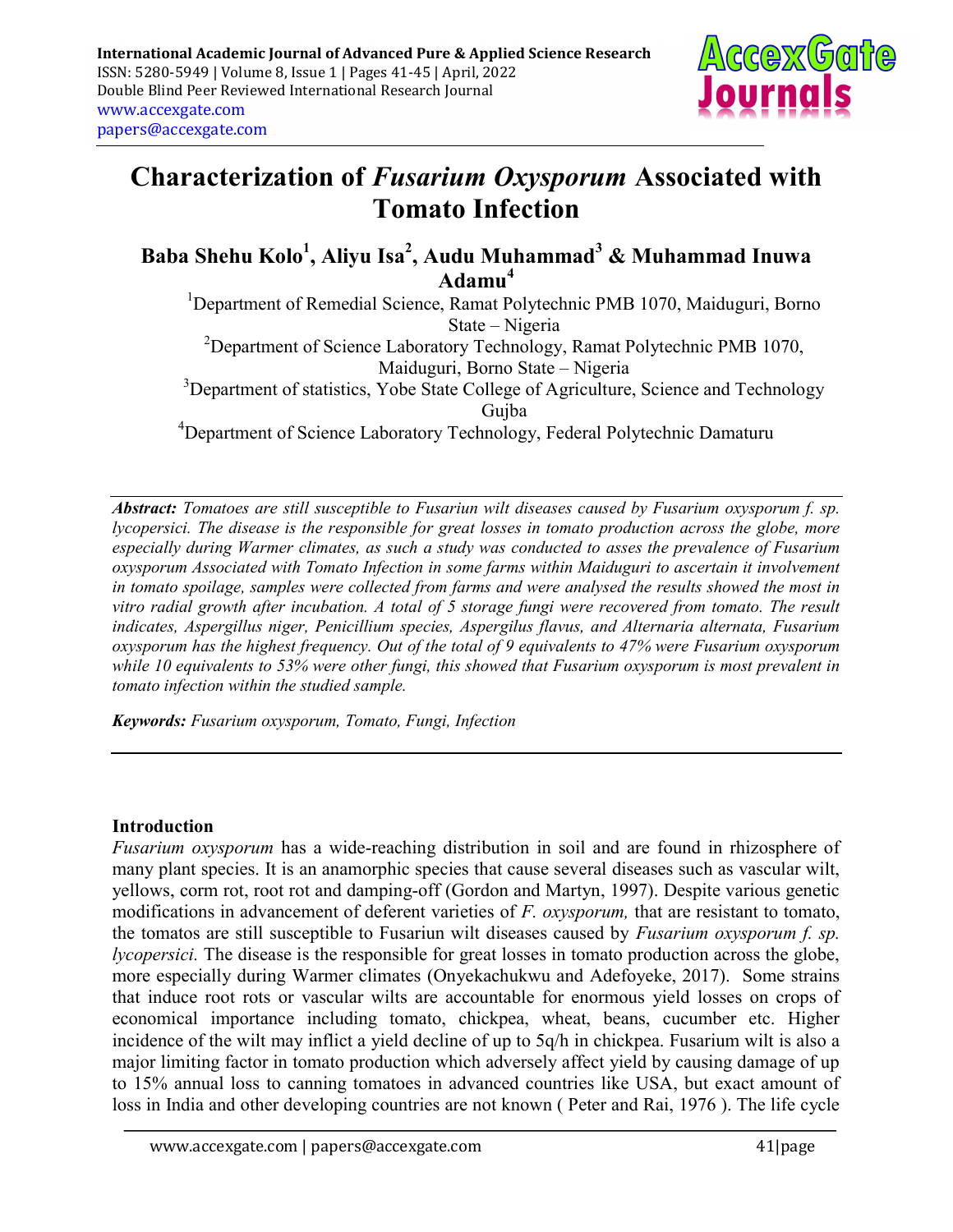of F. oxysporum begins in the soil where the spore germ tube, or mycelium enters through a wounds or passes the root tips of susceptible hosts. The developing mycelium enters the xylem vessels all the way through their pits after traversing the root cortex and travels upwards via the plant towards the stem and crown(Abu Bakar, et al,2013)

# Tomato (Lycopersicon esculentum)

Tomato (Lycopersicon esculentum) is one of the world's most widely cultivated vegetable crops for consumption as fresh fruits and various types of processed products (Hariprasad et al.,2009). Tomato is a highly required because of its nutritive value generally and specific paramount in vegetarian diets globally. It also serves as good source of vitamins C, A and minerals such as Fe and Cu (Sandani and Weerahewa., 2018)

The proper management and control of the causative agent of fusarium wilt, the Fusarium oxysporum with soil origin has not been successful as the fungus lives particularly in or near the dynamic environment of the rhizosphere and can frequently survive long periods in soil with the help of resistant structures. It has been recorded that the commonly applied control measures against this pathogen infection are pre plant fumigation and fungicide application. Other biological mode of control was also adopted. Several different methods have been attempted to manage the Fusarium wilt disease. Induction of host resistance and biological control has been prominent among other approaches. The defence mechanisms of a tomato plant have been activated through the induction of the expression of β-fructosidase, by a combination of chitosan and endophytic bacterial strain.

Comprehensive understanding of pathogen populations and diversity at the species level is important, as high genetic diversity indicates a rapid change in genetic structures. This, in turn, shows the development of more virulent species and strains in response to management practices, changed environments, and increased biological fitness of these species. Screening the pathogen population, therefore, helps us in studies aimed at reliably detecting variations in the population structure of the pathogen, which in turn enable us to understand population biology of the pathogen (Akbar eta al, 2018). Many studies reported that molecular techniques using different markers could detect genetic diversity within and among populations to a certain extent, including pathogenicity variation, geographical, and host differences (Li et al 2012).

# Fusarium oxysporum

Fungal soil-borne pathogens such as Fusarium oxysporum f. sp. radicis-lycopersici, first observed in 1969 in Japan (Sato and Araki, 1974), and Fusarium oxysporum f. sp. lycopersici, described over 100 years ago in the UK causes tomato wilting (Inami et al., 2014), *Fusarium* oxysporum is an anamorphic species that includes both pathogenic and nonpathogenic strains. Plant pathogenic forms cause a wilt disease and are grouped into formae speciales based on their host range; some are further subdivided into pathogenic races. Many formae speciales are comprised of multiple clonal lineages and, in some cases, a pathogenic race is associated with more than one clonal lineage, suggesting independent origins. Although some evidence suggests one pathogenic race may give rise to another, recent derivation of a pathogen from a non pathogen has not been documented. Most new occurrences of Fusarium wilt appear to be the result of a recent introduction rather than an independent local origin of the pathotype. Asexual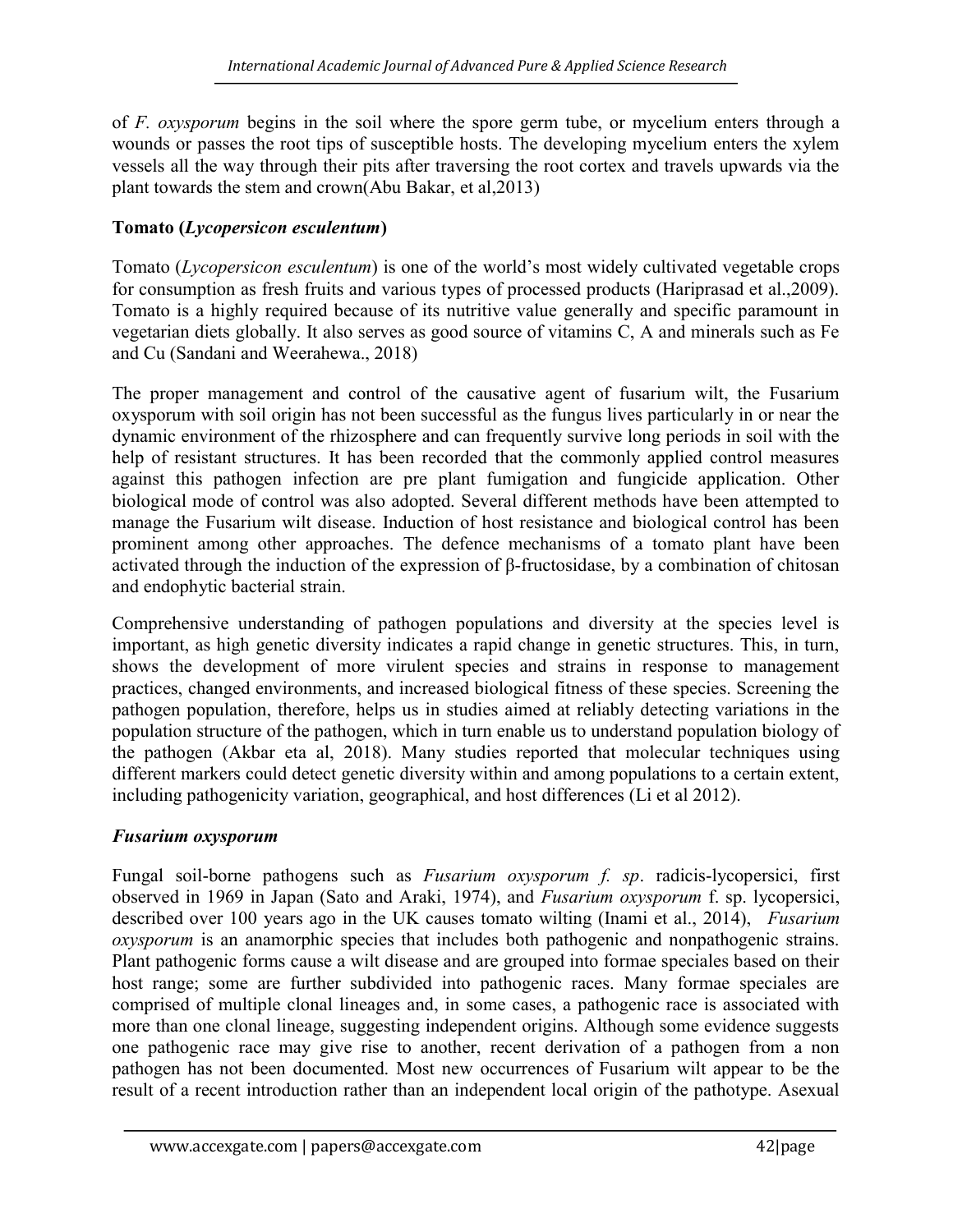propagation is the dominant influence on population structure in  $F$ . *oxysporum* and the absence of sexual reproduction is not likely to prevent this pathogen from continuing to inflict significant damage on susceptible crop hosts (Gordon, 1997)

### Methodology

#### Study Area and sample collection

The study was conducted in Maiduguri Metropolis, Borno State, Nigeria. The State is located in the north-eastern geopolitical zones of the country, lies in latitude  $10^0$ N and  $13^0$ E. It shares international boundaries with the Republic of Niger to the north, Chad to the North east and Cameroon to the east. It also shares national boundaries with Adamawa to the south, Yobe to the west and Gombe to the west. The State has an area of 69,435sq kilometres (NPC).

The samples were collected from different tomato farm, alone custom irrigation farm area.

#### Procedure

Twenty eight gram of commercially prepared PDA (Potato dextrose agar) was transferred into a conical flask. One litre of distilled water was added and boiled to dissolve and later sterilized by autoclave at  $121^0C$  for 15 minutes. It was allowed to cool before being poured into plates (petri dishes).

#### Isolation and Identification of Associated Fungi

The unhealthy sample were cut through by means of placing the infected site on prepared Potato dextrose agar (PDA) with sterile distilled water and plated on Saboroud dextrose agar (PDA) and incubated at room temperature for 24 to 48 hours. Representative colony types were purified by sub culturing on fresh PDA plates. Pure cultures were transferred to slants of PDA for future use. The isolated fungi were identified based on the isolates colonial characteristics on culture plates and microscopic features in slide cultures. A sterile inoculating needle were used to fetch a portion of each mycelia colony and aseptically placed on a clean microscope slide and observed under the microscope.

| s/no | Fusarium oxysporum isolates | Other Fungal isolates |
|------|-----------------------------|-----------------------|
|      |                             |                       |
|      | $^{+}$                      |                       |
|      | $^+$                        |                       |
| 4    | $^{+}$                      |                       |
| 5    | $\pm$                       |                       |
| h    |                             | $^{+}$                |
|      |                             | $^{+}$                |
| 8    | $^+$                        |                       |
| 9    |                             |                       |
| 10   |                             | $^{+}$                |
| 11   |                             |                       |
| 12   | $\hspace{0.1mm} +$          |                       |
| 13   |                             | $^+$                  |
| 14   |                             | $^{+}$                |
| 15   | $^+$                        |                       |

## Result and discussion

Table 1: showing characterised *Fusarium oxysporum* and other fungi form tomato rot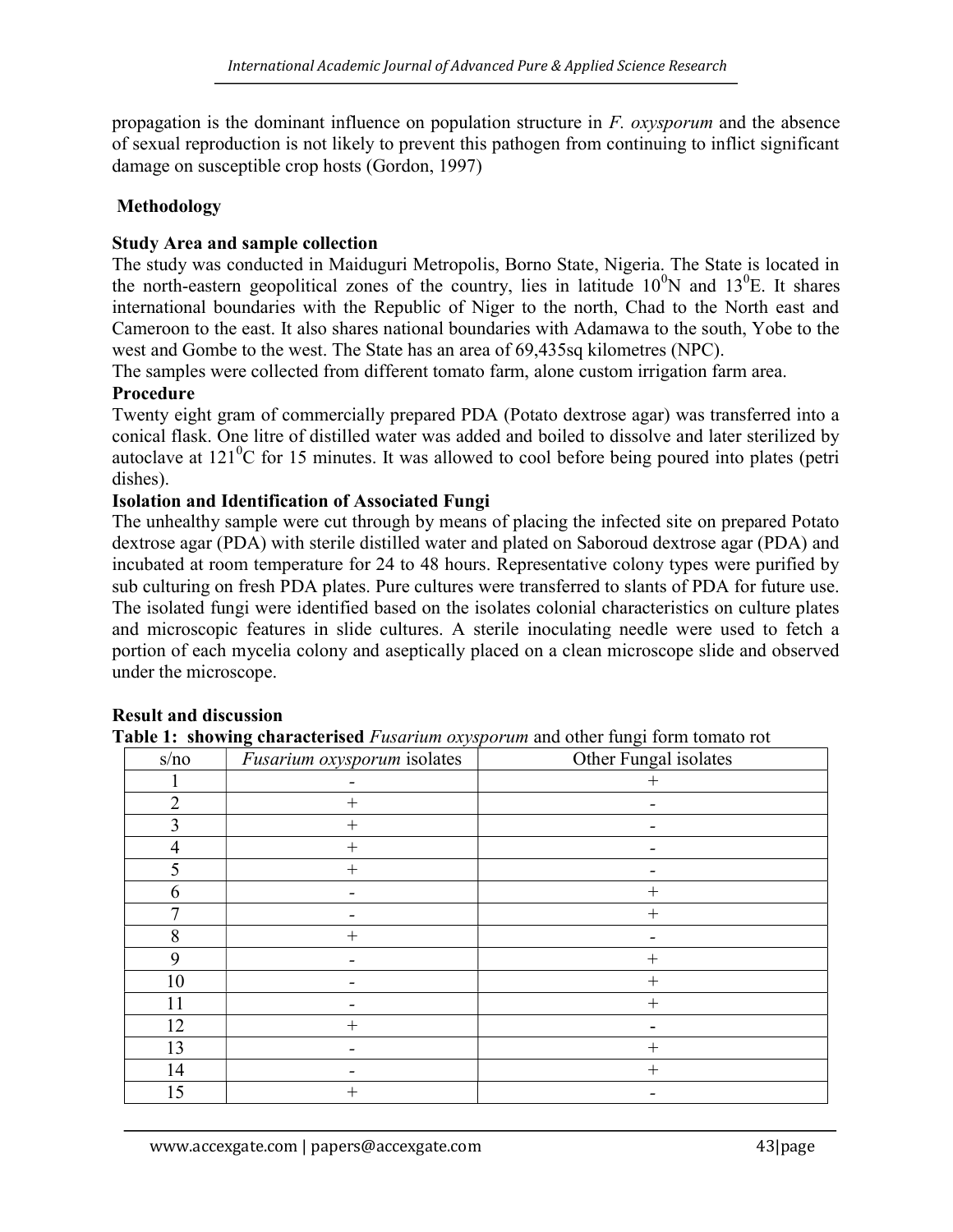| - |  |
|---|--|
|   |  |

Isolates showed the most in vitro radial growth after incubation. A total of 5 storage fungi were recovered from tomato. The result indicates, Aspergillus niger, Penicillium species, Aspergilus flavus, and Alternaria alternata, Fusarium oxysporum has the highest frequency

Out of the total number 9 equivalents to 47% were Fusarium oxysporum while 10 equivalents to 53% were other fungi, This showed that Fusarium oxysporum is most prevalent in tomato infection within the studied sample. Although the pathogenic isolate caused the most severe root rot at pH 6 and 30°C, in this case the pH and temperature were not assed this is in conformity with the work of Gordon and Martyn, (1997) Who says Fusarium oxysporum has a widereaching distribution in soil and are found in rhizosphere of many plant species. It is an anamorphic species that cause several diseases such as vascular wilt, yellows, corm rot, root rot and damping-off. This phenomenon was observed in most of the samples analysed and the scenario is most prominent in Fusarium oxysporum dedicated affected tomato.

#### Reference

- Abu Bakar A.I., Nur Ain Izzati M.Z., Umi Kalsom Y. 2013. Diversity of Fusarium species associated with post-harvest fruit rot disease of tomato. Sains Malaysiana 42 (7): 911– 920.
- Akbar A, Hussain S, Ullah K, Fahim M, Ali GS (2018) Detection, virulence and genetic diversity of Fusarium species infecting tomatoin Northern Pakistan.PLoS ONE 13(9).
- Anonymous National Horticulture Board, Ministry of Agriculture, 2014, Government of India 85, Institutional Area, Sector-18, Gurgaon-122 015 India
- Gordon, T.R., Okamoto, D. and Milgroom, M.G. (1997) The structure and interrelationship of fungal populations in native and cultivated soils. Mol. Ecol. 1, 241^249.
- Gupta S, Srivastava M, Mishra G, Naik P, Chauhan R, Tiwari S.(2008) Analogy of ISSR and RAPD markers for comparative analysis of genetic diversity among different Jatropha curcas genotypes. African Journal of Biotechnology.;7(23).
- Hariprasad, P., Navya, H. M., Chandra Nayaka, S. & Niranjana, S. R. (2009), Advantage of PSIRB over PSRB and IRB to improve plant health of tomato. Biol. Cont. 50, 307– 316.

Inami K, Kashiwa T, Kawabe M, Onokubo-Okabe A, Ishikawa N, Pérez RE, Arie T (2014). The tomato wilt fungus Fusarium oxysporum f. sp. lycopersici shares common ancestors with nonpathogenic F. oxysporum isolated from wild tomatoes in the Peruvian Andes. Microbes and Environments 29:200-210.